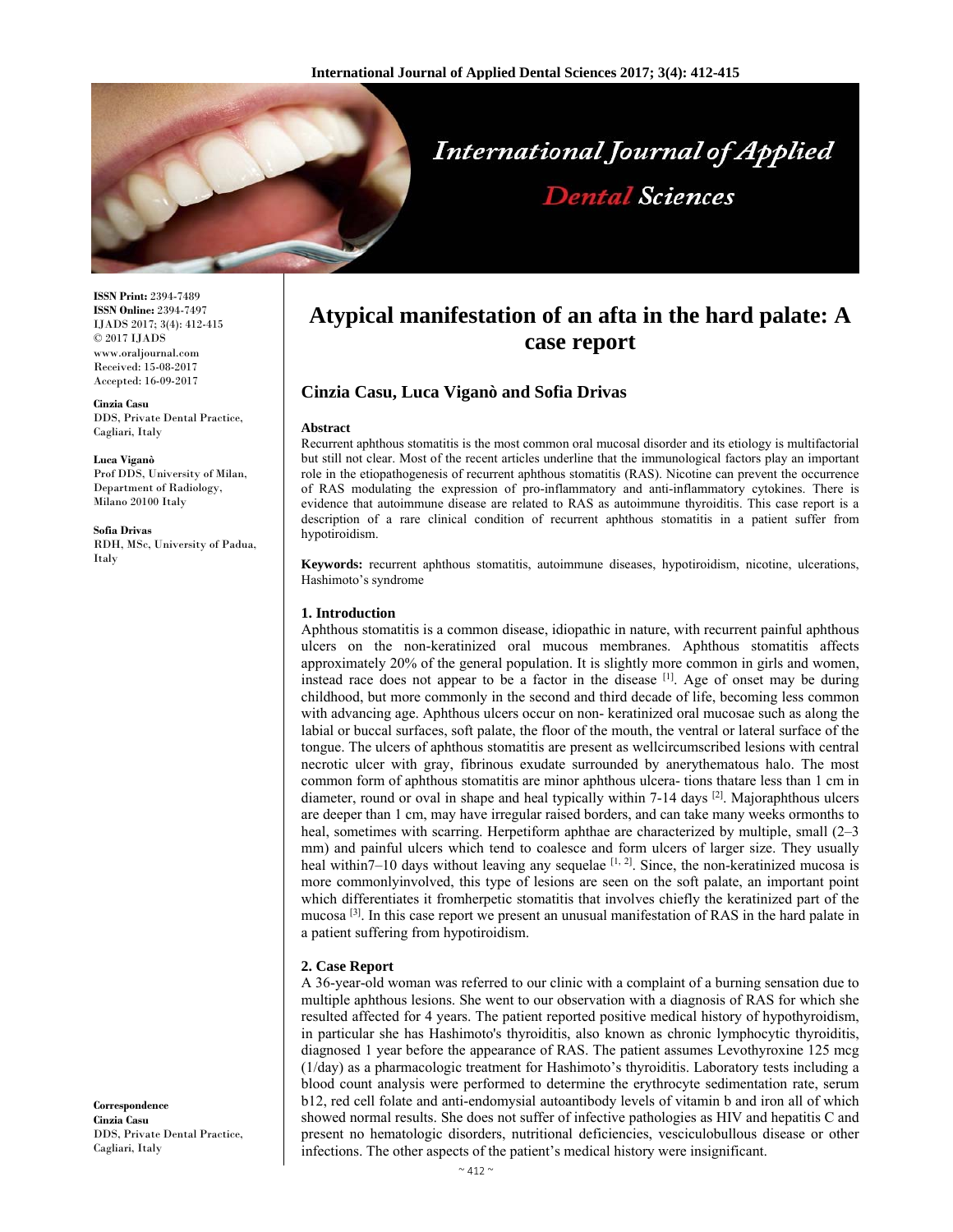International Journal of Applied Dental Sciences

No family medical history is relevant. She referred us that she had smoked moderately (5-10 cigarettes per day) for 5 years but in the last six months she stopped smoking. She did not use nicotine replacement treatment to quit smoking.

Clinical examination of the oral cavity has revealed the presence of several aphthous ulcers in the tip of the tongue (figure 1), in alveolar mucosa (figure 2), in the cheek (figure 3) and a single ulcer in the hard palate (figure 4). The patient refers to us that she has never presented aphthous ulcers in the hard palate.

The consistency of the base of the ulcer has been evaluated by palpation and the dimension assessed with a probe.

We carried out a palpation of the cervical lymph nodes, no signs of hypertrophy.

The patient has never suffered from herpes simplex type 1 but has had an episode of genital herpes two years ago.



Fig 1: Single ulcer in the tip of the tongue more than 10 mm covered by a grey fibro-membranous slough with erythematous halo and a straight edge



**Fig 2:** single ulcer in the left alveolar mucosa with a size less than 10 mm with circumscribed margin and yellow floor



**Fig 3:** ulcer in the right mucosa of the cheek, irregular edges and a erythematous halo with fibrin bottom, greater than 10 mm



**Fig 4:** single ulcer minor than 10mm, in the hard palate. The tissue surrounding the ulcer is erythematous

#### **3. Discussion**

The clinical feature of RAS is that it occurs on nonkeratinized mucous membranes because the keratin layer acts as a chemical and mechanical barrier against antigens, microbial agents and trauma [4]. On the other hand, nonkeratinized mucosa is more permeable to bacteria, virus and antigens and this is because RAS is more frequent in the lining mucosae [4]. To our knowledge, this is the first case report of a patient present an aphthous ulcer in the keratinized mucosa of the hard palate. *Immunological features of RAS and autoimmune diseases* Etiological factors implicated in the occurrence of RAS are local trauma, nutritional deficiencies, bacterial and viral infections, immune and endocrine disturbances and genetic factors <sup>[1]</sup>. RAS pathophysiology seems to be associated also with a disorder in immunomodulation [5]. The im- mune-pathogenesis in RAS has been reviewed 14 years ago in which authors affirm that the ulceration results from the activation of a cell-mediated immune response [6]. T lymphocytes, that seem to be thepredominant cells in RAS, produce TNF-alfa and other cytokines that lead to epithelial cell necrosis and ulceration [7]. In particular, data suggest that the dominant cells of the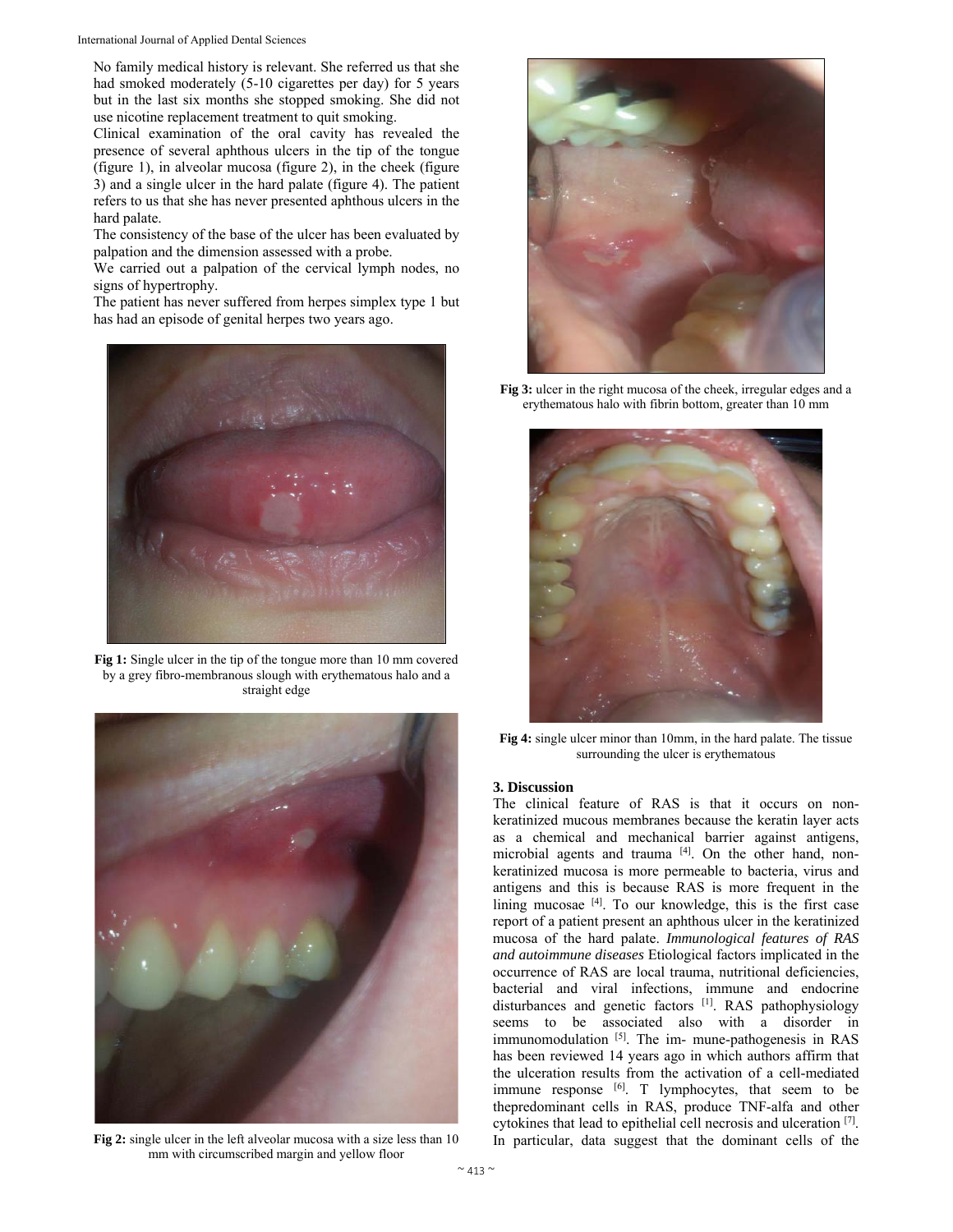inflammatory process are Tlymphocytes (80%) with an increment in the expression of TNF-ALFA, IL-2 and IFN-y and adecrement in the expression of IL-4, IL-5 and IL-10 that are anti-inflammatory cytokines [2]. Autoimmune disease related to RAS are Crohn's disease, Behcet's disease, celiac, systemic lupus erythematosus, lichen planus, linear IgA bullous dermatosis and Wegener's granulomatosis [1]. However, a recent article underlines that thyroid autoimmunity could be associated with recurrent aphthous stomatitis proving that the frequency of thyroid autoimmunerelated problems was higher in patients with RAS [8] Our patient suffers from Hashimoto's disease. Hashimoto's disease is an autoimmune disease in which the thyroid gland is gradually destroyed due to a combination of environmental and genetic factors. The thyrocyte destruction is carry on by the activation of CD8 + T-cells in response to cell-mediated immune response affected by CD4+ T cells (Helper Tlymphocytes) [9]. The same T-helper Type 1 cytokines involved in the autoimmune pathogenesis of Hashimoto's disease are associated with the etiopathogenesis of RAS [8]. The immunological factors play an important role in the etiopathogenesis of RAS. The author hypothesizes that sensitised T lymphocytes may attack against the oral mucosa that lead to epithelial cell death and cause aphthous ulcerations [8] Moreover, increased amounts of IL-2, TNF-ALFA and IFN-y were found in the serum of patients with autoimmune thyroiditis. All of these findings corroborate the hypothesis of a correlation between RAS and autoimmune thyroiditis and the important role of autoimmune disease in the etiophatogenesis of RAS. *Immunological features of RAS and the role of nicotine* 

The patient was a moderate smoker and in the last 6 months she stopped smoking. She not used any smoking cessation medications as nicotine replacement therapy (NRT). After quitting smoking she reported to us a ulcerations in the nonkeratinized oral mucosa and a ulceration in the hard palate.

Recurrent aphthous stomatitis rarely occur in smokers and a multitude of articles demonstrates that the incidence of RAS is lower in smokers compared to non-smokers  $[4, 10]$ .

The explanation of this clinical observation is caused by direct and indirect factors. In the first case, smoking induces tissue keratinization which, in this way, is less permeable to antigens, bacteria and more resistant to trauma [4].

It has been hypothesized that nicotine has a protective role in the occurrence of RAS.

Nicotine and its metabolites decrease the levels of proinflammatory cytokines as TNF-alfa, IL-1, IL-6 and increase anti-inflammatory cytokines as  $IL-10$ <sup>[11]</sup>. In addiction nicotine and cotinine, its metabolite, reduce circulating levels of immunoglobulins causing immunosuppression and reduction of inflammatory response [4].

In literature, we found that even the articles that studied the correlation between smoking habit and RAS underline that the immunological mechanisms are involved in the development of the aphthous lesions [4, 11, 12]. Actually, Nicotine can activate the nicotinic acetylcholine receptors on macrophages reducing the production of TNF-alfa and IL-1 and  $6$  [13]. Nicotine may also activate the hypothalamus-pituitary-adrenal axis as Sopori et all hypothesize, inducing the production of glucocorticoids and activation of the autonomic nervous system to reduce the level of inflammation [14].

Smokers experience an increase of RAS upon cessation of this habit  $[10, 15, 16]$  and 40% of patients developed mouth ulcers, mostly in the first 2 weeks  $[15]$ .

Our observation confirms that mouth ulcers are common

results of stopping smoking and ras manifestation affects 2 in 5 quitters  $[10, 17]$  as the study of Chen and McRobbie affirm.

In this clinical case, smoking may partially protect the mucosae on the onset of aphthae and quitting smoking may have led to the presence of this palatine disease.

We can consider all of these findings to partially explain why an aphthous ulcer may occur in the keratinized mucosae. Palatal ulceration is a consequent of a loss of tissue, both the epithelium and the connective tissue and may involve also keratinized mucosa. Only the major (more than 10 mm) and the herpetiform variants are seen on the palate but usually in the soft palate.

Our patient not use any Nicotine replacement therapy. A considerable number of articles demonstrate that patients under NRT therapy have lower incidence of RAS [17-19].

# **4. Conclusion**

RAS is the most common oral mucosal disorders however its etiology remains unclear.

With this case report, we want to underline that many studies have investigate the immunological role in the etiopathogenesis of RAS. Lesions are in fact a consequence of immunological cytotoxicity of T-helper type 1 that lead to increase of pro-inflammatory cytokines and a decrease of expression of anti-inflammatory cytokines. Nicotine has a preventive role on the onset of RAS due to its downregulation of pro-inflammatory cytokines in favor of antiinflammatory cytokines.

Based on these considerations, it may be worth developing a strategy that, by inducing tissue keratinization, reduces the frequency and duration of lesions in patients with RAS.

In addition we want to underline that T Helper type 1 cytokines may be the common immunological features causing RAS and autoimmune thyroiditis. However, there is a need for new studies that can detect relationships between autoimmune diseases and RAS.

### **5. References**

- 1. Edgar NR, Saleh D, Miller RA. Recurrent Aphthous Stomatitis: A Review. J. Clin. Aesthetic Dermatol. 2017; 10:26-36.
- 2. Tarakji B, Gazal G, Al-Maweri SA, Azzeghaiby SN, Alaizari N. Guideline for the diagnosis and treatment of recurrent aphthous stomatitis for dental practitioners. J. Int. Oral Health JIOH. 2015; 7:74-80.
- 3. Scully C, Porter S. Recurrent aphthous stomatitis: current concepts of etiology, pathogenesis and management. J. Oral Pathol. Med. Off. Publ. Int. Assoc. Oral Pathol. Am. Acad. Oral Pathol. 1989; 18:21-27.
- Subramanyam RV. Occurrence of recurrent aphthous stomatitis only on lining mucosa and its relationship to smoking--a possible hypothesis. Med. Hypotheses. 2011; 77:185-187.
- 5. Rogers RS. Recurrent aphthous stomatitis: clinical characteristics and associated systemic disorders. Semin. Cutan. Med. Surg. 1997; 16:278-283.
- 6. Field EA, Allan RB. Review article: oral ulceration- aetiopathogenesis, clinical diagnosis and management in the gastrointestinal clinic. Aliment. Pharmacol. Ther. 2003; 18:949-962.
- 7. Natah SS, Häyrinen-Immonen R, Hietanen J, Malmström M, Konttinen YT. Immunolocalization of tumor necrosis factor-alpha expressing cells in recurrent aphthous ulcer lesions (RAU). J. Oral Pathol. Med. Off. Publ. Int. Assoc. Oral Pathol. Am. Acad. Oral Pathol. 2000; 29:19-25.